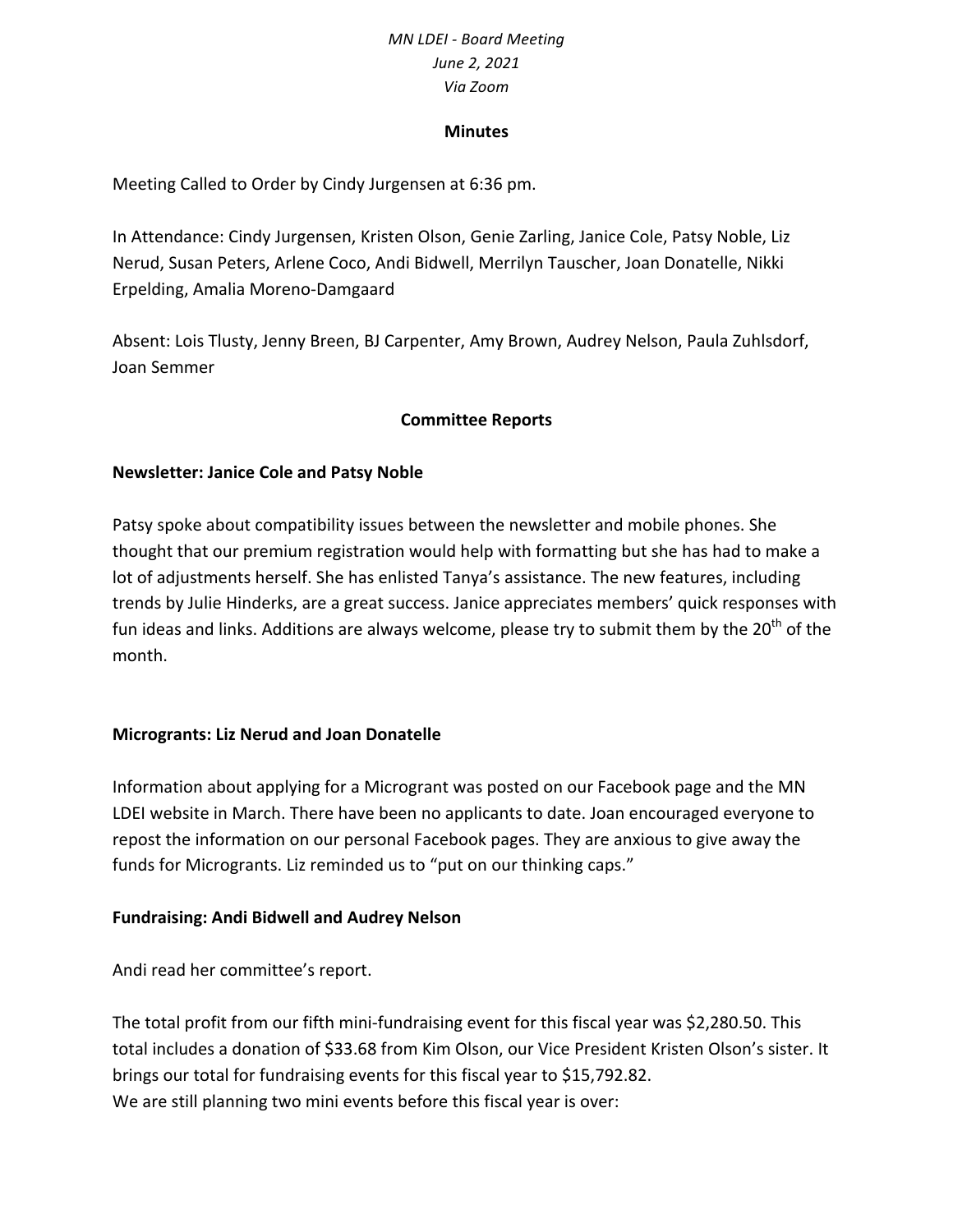The first is a Pizza and Salad in a Box event on July 15th, being planned by members Nikki Erpelding, Amalia Moreno-Damgaard and Pam Powell.

The last event for this year will be an Italian Wine Diner at the Sovereign Estates Winery in Waconia on the evening of August  $18<sup>th</sup>$ . This event is lead by Joan Donatelle with help from Cindy Jurgensen and Erin Clancy.

As always, Kristen Olson supports all of our events with setting up the ticket sales and posting on the Les Dames website.

# **Communications/Social Media: Nikki Erpelding**

Nikki said there was not much to report. There is a lull in social media. She would really like to see members giving her content.

## **Program: Amy Brown and Amalia Moreno-Damgaard**

Amalia suggested that she add a blurb to the newsletter about our programs that have been taped and available on YouTube. She will send links to Janice. She also suggested that we market beyond email and our website with additional platforms. She will follow up with appropriate board members.

On June 21 there will be a planning meeting for the September 29<sup>th</sup> Annual Meeting with Amalia, Amy, Kristen and Cindy. It will be a combination Annual Meeting and 25<sup>th</sup> Anniversary celebration held at Kristen's Studio Q.

She has followed up with Urban Roots about the salad for the event on June  $10^{th}$ .

### **Scholarship: Susan Peters and Arlene Coco**

Susan said that they only have 4 scholarship applicants (one of which is not complete). Usually there are 10-20 applications. She isn't sure why there are so few. The deadline was May 31 $^{\rm st}$ but has been extended. They will review applications in mid-June and send recommendations to the Board. \$2500 is budgeted which can be given to one recipient or divided.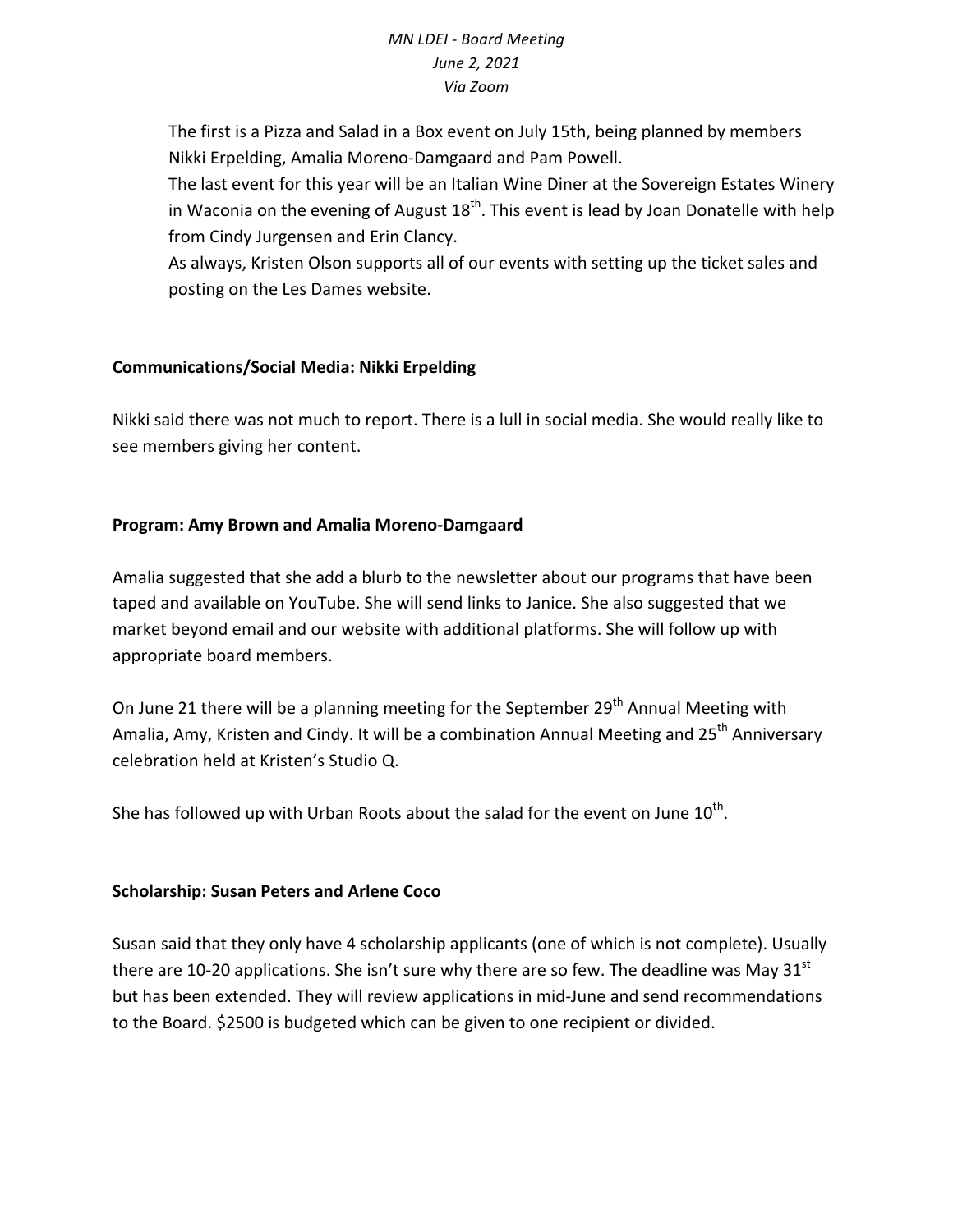## **Membership: Paula Zuhlsdorf and Merrilyn Tauscher**

Merrilyn spoke about our newest member, Allison Sheardy, from Rustic Roots Winery in Scandia. Nikki has agreed to be her mentor. She and Paula are thinking of adding "how did you hear about Les Dames?" to the membership application. She thanked Kristen and Tanya for helping merge their information with information on a different drive started by previous Membership chairs. She is very pleased with the new members. She requested time in the Annual Meeting agenda to introduce the new members as well as give them their gifts.

### **Service: Jenny Breen and BJ Carpenter.**

Neither BJ or Jenny were able to attend the meeting. No report was submitted.

### **Grants: Joan Semmer**

Joan was unable to attend the meeting. Cindy read her report that follows.

1. Lauren and Susan are helping to develop digital promotional materials. Susan is recruiting former scholarship recipients to get testimonials about how the scholarships impacted their studies and careers. Lauren is going to develop the materials which will be used during fundraising and when we apply for grants. We need to figure out why a funder would want to support us.

2. I will concentrate on two activities this summer: Give to the Max day which occurs in November and corporate fundraising aimed at Minnesota food companies. If anyone has connections, please let me know.

3. We need to strategize as a chapter what our vision is for fundraising and applying for grants. How important is philanthropy to our chapter? What kind of individual and collective effort are we willing to make? How do we grow Dame It! Are there other food and wine related events we could participate in to raise funds?

Discussion was postponed until Joan was present.

### **Executive Committee**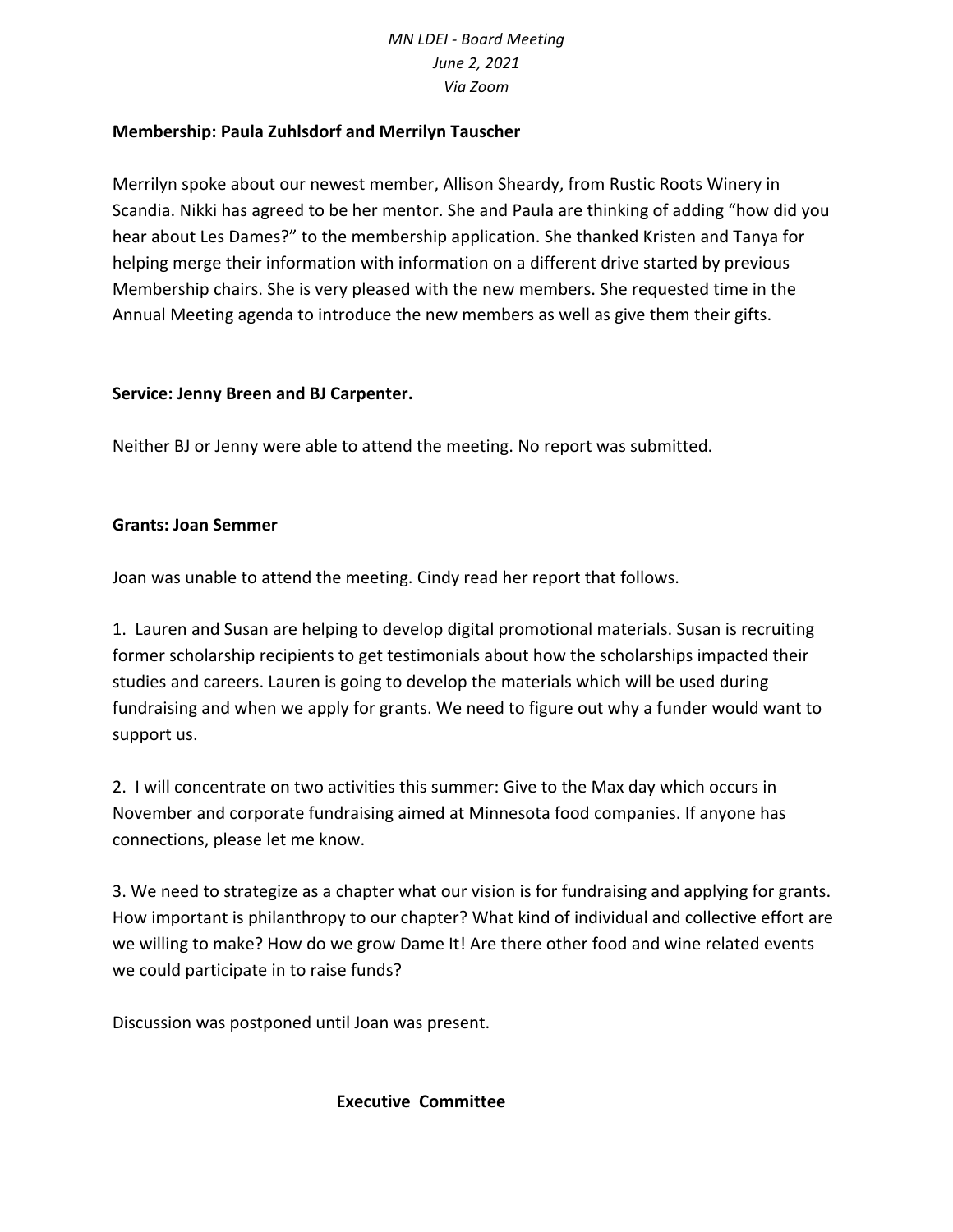### **Vice President: Kristen Olson**

Kristen had 3 topics to discuss in her report.

- 1. Diversity Training sessions have been arranged by LDEI. Kristen attended along with Cindy and Lois. The first session was incredible and she will share her experience in the Newsletter. There may still be an opportunity to sign up for the remaining sessions. Let Kristen, Cindy or Lois know if you are interested.
- 2. She is making progress filling positions on the new Board.
- 3. She is directing a major clean-up of our Google Drive. Board members are responsible for gathering and cleaning their committee files. She is preparing a video that will outline the necessary steps to create separate folders: an archive folder, a 2020-21 folder and a 2021-22 folder. Organizing our files will help us stay focused on our mission.

## **Secretary's Report: Genie Zarling**

Genie said she would send a Get Well card to BJ. She encouraged members to let her know if other members have experienced surgery or illness that might not be known to the whole group so that she can send them a card.

Genie brought up the idea of name tags for Programs as a way of making sure everyone, especially new members, feels like they belong. Discussion followed. Merrilyn and Paula will research permanent name tags with magnets to protect members' clothing.

### **Treasurer's Report: Lois Tlusty**

Lois was unable to attend the meeting. Cindy read her report the follows.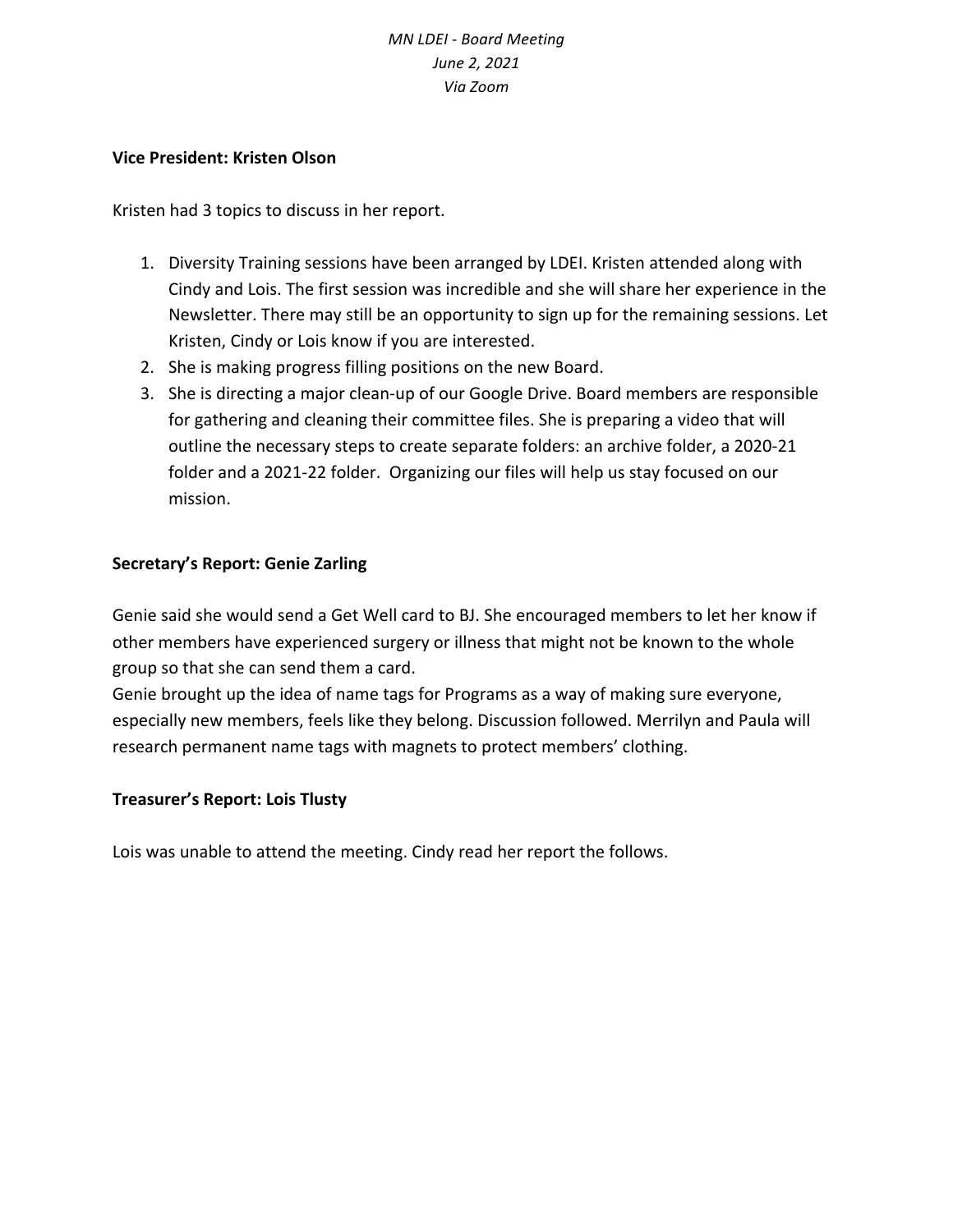**LDEI Board Meeting** June 2, 2021 Treasurer's Report

#### Checking Account Balance: (May 24, 2021): \$29,333.12

April, 2021 Total Income: \$4,189.48 Total Expenses: \$568.45 Balance On-Hand (4/26/2021): \$31,721.97

#### May, 2021

Total Income: \$138.68 Total Expenses: \$2,527.53 Balance On-Hand (5/24/2021): \$29,333.12

The April income was from the mini fundraiser, Dinner for Two Puerto Rico & The Canary Islands. The expenses were 2 months admin support and MailChimp. May income was program and a fundraiser donation. Expenses were Red Hen Gastrolab (fundraiser invoice), checks and admin support.

Submitted by Lois Tlusty Lois Tlusty 2020-2021 MN LDEI Treasurer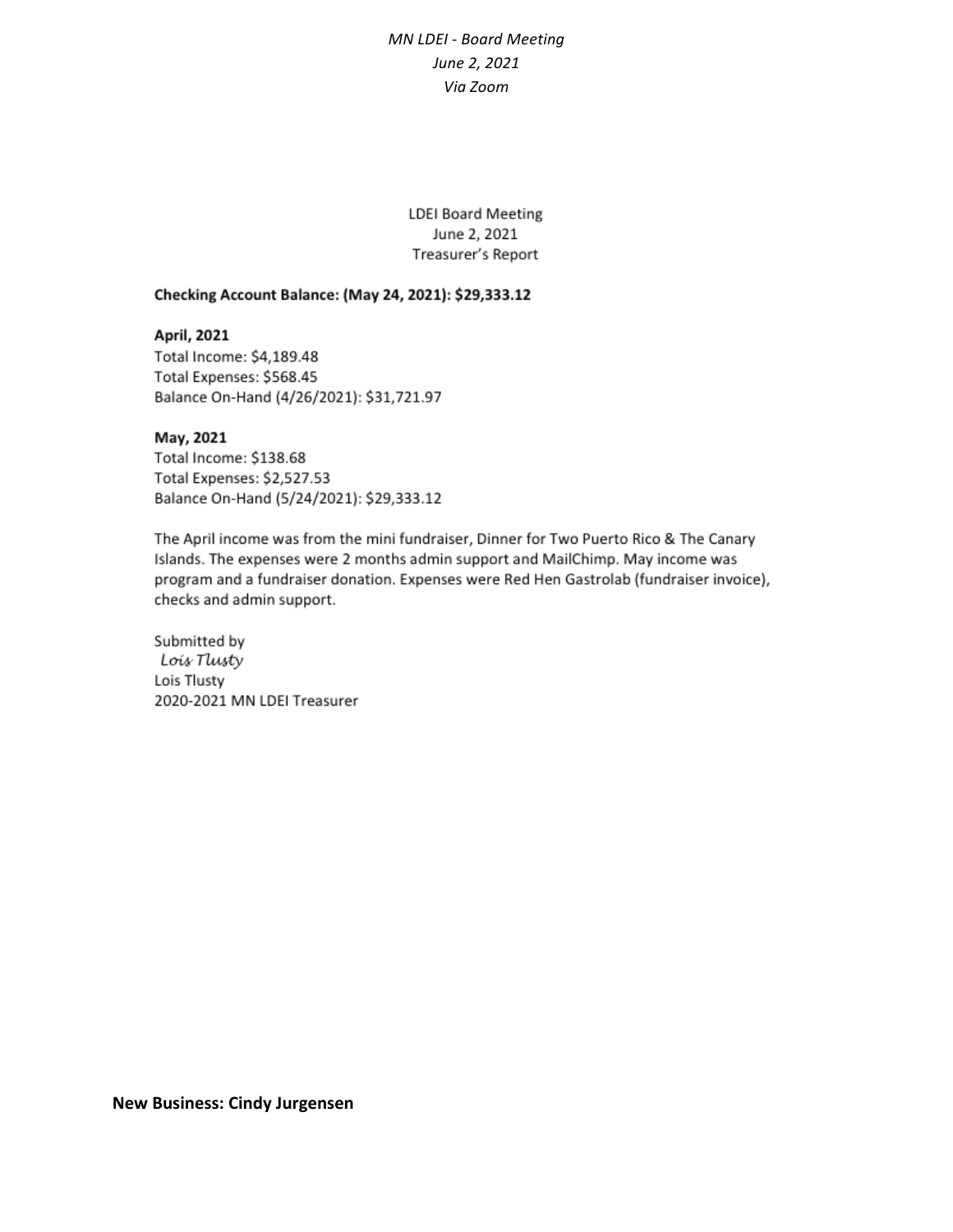Cindy continued the discussion that Amalia began when she explained her role on the Diversity Task Force. Amalia said that her experience on the Task Force was often uncomfortable but her time was well spent on this issue that is much overdue. A 45-page report was produced and she will share more of her experience with us in the future.

Cindy highlighted that Austin Chapter's Zoom presentation was a good place to start as we begin to explore DEI. It will not be easy and it is certain to be uncomfortable. We will have to work hard but it will be worth it and it is the right thing to do.

As encouraged by LDEI, Cindy proposed adding a DEI Committee to our Board. Amalia and Nikki signed on to be co-chairs with Cindy as Advisor. Kristen moved to add a DEI position for the 2021-22 Board. Discussion followed. In emails to Cindy, board members suggested money for a budget so that we could provide an honorarium for speakers and perhaps waive fees for new members to increase diversity. International will be sending out a Tool Kit to assist Chapters in forming this new position. A vote was held and the motion carried unanimously at 7:23.

# **President's News: Cindy Jurgensen**

St Louis is our assigned sister chapter. She's sent them links to our virtual programs. They may have an idea for a joint fundraiser! Not sure what to think about that other than wait and see?! If she receives links to their programs and newsletter, she will post them on our FB page. Tanya added them to the mailing list for virtual programs. Patsy added them to her Mailchimp list for the newsletter.

We have Informal/unofficial relationships with several chapters. Some of us have participated in programs with chapters in South Florida, Des Moines and Vancouver. We've invited the Milwaukee chapter to the Argentinian wine tasting and 2 guests from the Mexico chapter spoke to us over Zoom on Cinco de Mayo.

The LDEI board voted not to increase dues for 2022. When COVID hit, the board voted to keep the 2020-2021 dues at \$85. Dues are supposed to be \$100 just so we're aware if the board reverts to the vote taken in 2019.

Global Culinary Initiative: incredible handbook developed by GCI committee to aid event planning to raise cultural awareness. They suggest a global-centric dinner for chapter